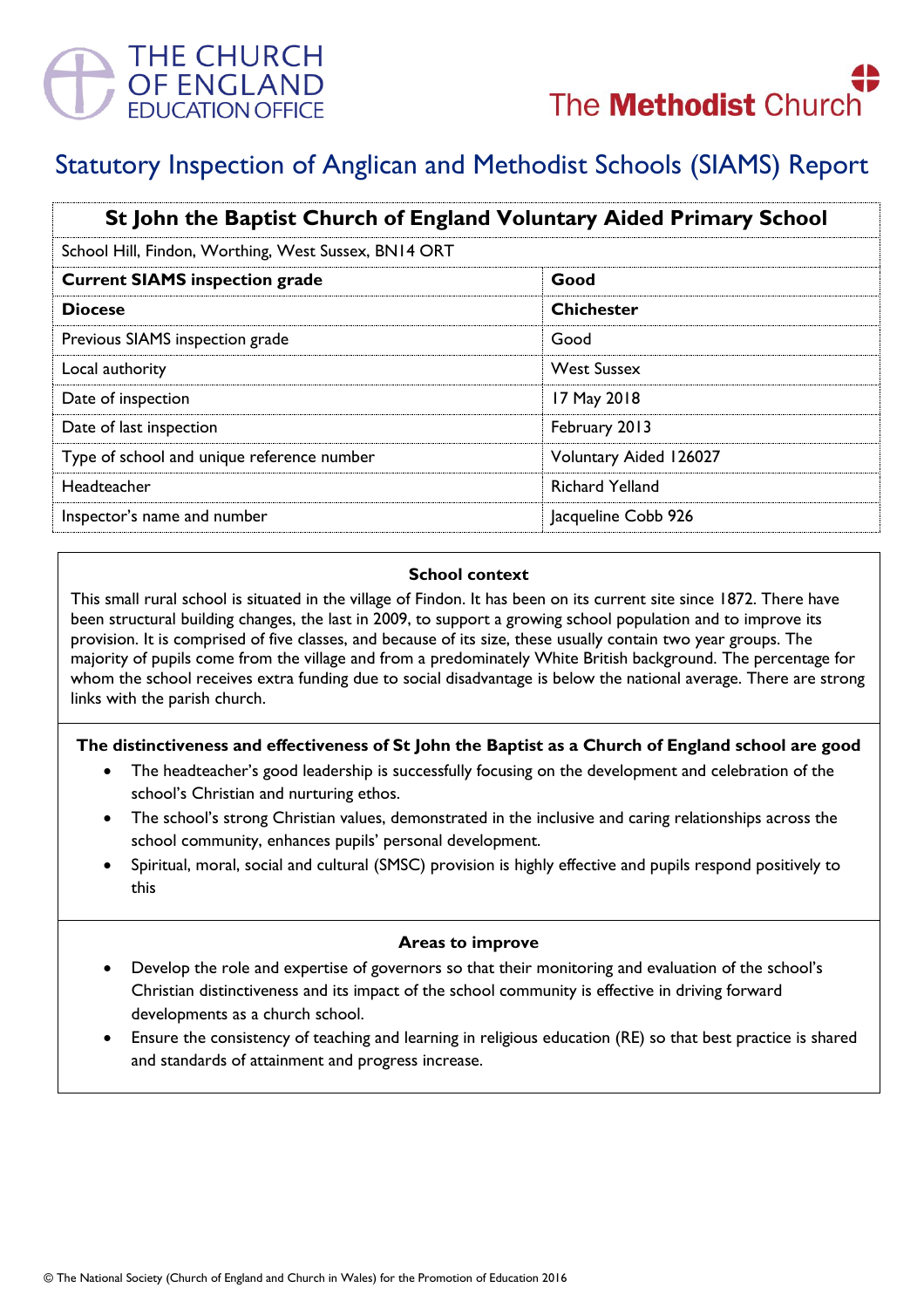## **The school, through its distinctive Christian character, is outstanding at meeting the needs of all learners**

The school's strong and unmistakeably Christian distinctiveness shines brightly through the vibrant displays and interactive reflection areas throughout the building. These stimulating and creative displays reflect how Christian values are interwoven into everyday experiences. They purposefully contribute to pupils' excellent behaviour, high levels of attendance, strong relationships and positive attitudes to learning. Pupils speak powerfully of the impact of the school's core Christian values, 'Jesus showed us how he used these values in the Bible. We can use them in our everyday life too'. Pupils have developed a sense of social responsibility and are committed to supporting a range of local, national and global humanitarian charities. An example of this is two pupils having their hair cut to donate it to a wig making charity for young people who were seriously ill. Likewise Year 6 pupils ran a café, the proceeds of which went to buying Bibles for Syrian refugees. Older pupils can clearly link their charitable fund raising to living out the school's Christian values and can express this in terms of teachings from the Bible, 'to help and give to others'. Parents actively choose the school because of its care, compassion and nurture of all pupils: 'all staff know every child for who they are'. They rightly recognise this as an expression of the school's Christian foundation. The curriculum is very well planned, with a focus on encouraging children to learn through doing. This is achieved through four strands of growing, cooking, filming and asking questions and reflection. It has resulted in a curriculum that is rich and stimulating. Pupils engage very well with a wide range of activities that promote high levels of academic and SMSC development. This expressly reflects the school's Christian and inclusive learning environment. Pupils' progress across the school is good and in some cases accelerated. Attainment is at least in line with or above national expectations for pupils at the expected standard. All pupils, including the most vulnerable, achieve success in their learning and thus make at least good progress. More vulnerable pupils are well supported. For example, a parent, whose child has additional needs said that their child is 'celebrated for their individuality and encouraged to shine as a person'. The school's link with a village in Kenya through, 'Feeding Futures' extends pupils' understanding of Christianity as a global faith very well. RE is allocated dedicated curriculum time. However, it is not studied in isolation but supports and is supported by other elements of the curriculum through appropriate and carefully planned links. This results in pupils making connections between the teaching of different faiths, learning about a range of cultures and about the importance of Christian values, especially that of respect. Thus RE makes a very positive contribution to both the school's Christian ethos and to pupils' developing appreciation of and respect for difference and diversity.

## **The impact of collective worship on the school community is outstanding**

Worship is integral to the school's daily life. It is rightly recognised as an important part of the day by the staff, pupils, parents and governors. Pupils understand that it provides an opportunity to speak to God. One pupil said that after worship 'you are feeling lighter because you can share any concerns with God'. The worship programme strongly promotes the school's Christian ethos and values. It is clearly linked to the Bible and the teachings of Jesus. This means that pupils can reflect on stories from the Bible and what they mean in today's world. One pupil said, 'God protected Daniel in the lion's den. I know He can always see me and that Jesus is always there for me'. Worship is carefully planned by the headteacher working with the vicar. Each of the school's Christian values and events from the church year are taken as themes on a two year cycle. This plan provides for aspirational and inspirational worship to take place. One of the strengths of worship is its application to everyday life. Pupils are confident in taking an active role in all aspects of worship through drama, music and leading prayers and through evaluating and thinking about the impact it has on them. These thoughts then feed into continued development and improvement. Pupils and adults engage well in worship and recognises its impact on them as individuals both spiritually and morally. 'School gets you into religion, so you know you can still turn to God in high school'. Worship also helps them appreciate, in age-appropriate ways, Anglican traditions. For example, the significance of lighting candles and its meaning in worship is securely embedded in pupils understanding. Whilst key Christian beliefs such as the concept of God as Father, Son and Holy Spirit is taught with a 'home made' tapestry based on the one in Chichester Cathedral. Worship is led by the headteacher, his deputy, and members of the teaching staff, the vicar and various visitors including, for example, a representative of the Worthing Churches Homeless project. Reflection and prayer are important and impact positively on school life. As well as prayers in assemblies, and at lunch time, pupils also benefit from the opportunity to use an outside spiritual garden. Pupils recognise how prayer helps them: 'stuff inside you comes out when you pray and you can ask God for help'. Worship and prayer opportunities within school impact deeply on pupils. Interactive classroom reflection areas focus effectively on the school's identified Christian values. Pupils can explain how and why they set up the reflection areas and how it helps them explore the meaning of the value being focused on in greater depth. A class prayer book, created by younger children in the Autumn term has been put to good use, appropriately enhancing their engagement and appreciation of prayer.